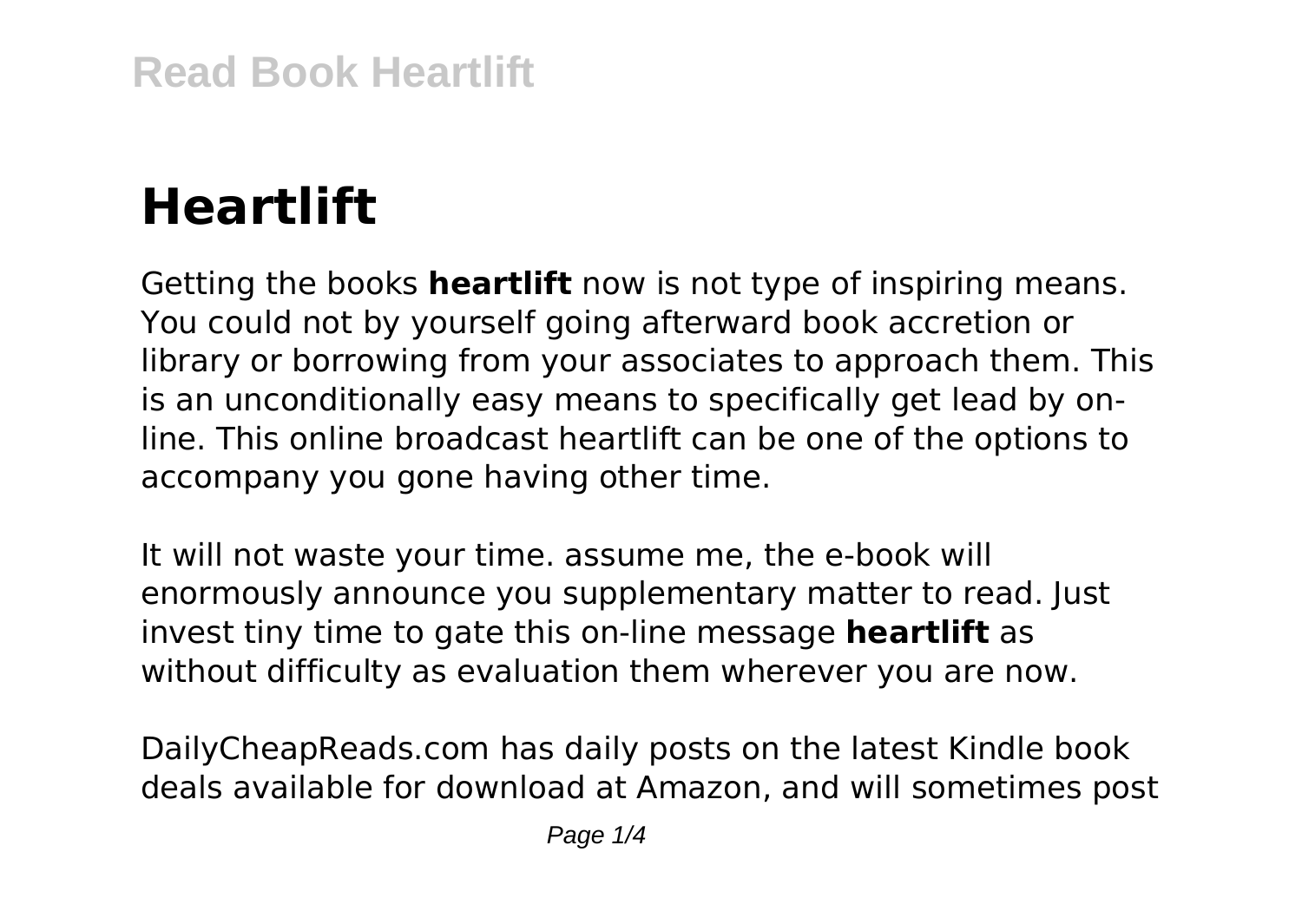## **Read Book Heartlift**

free books.

## **Heartlift**

Use the NoCable TV listings guide as a schedule of what TV shows are on now and tonight for all local broadcast channels in Bend, OR 97707. Our OTA TV guide lists the television shows you can be watching for free with any quality TV antenna.Over-the-Air TV is free for anyone that wants it  $-$  all you need is a good antenna!

## **Bend, OR TV Guide - Tonight's Antenna TV Schedule**

HeartLift Forgiveness: The Need to Forgive Others 6:30 am: Body & Spirit More On Flexibility 7:00 am: It Is Written The Promise You Can Never Keep 7:30 am: Amazing Facts with Doug Batchelor The Sincere Hypocrite 8:00 am: It Is Written, Canada Feeding the Spirit 8:30 am: Today Cooking Parties Made Simple 9:00 am: The Grace Pipeline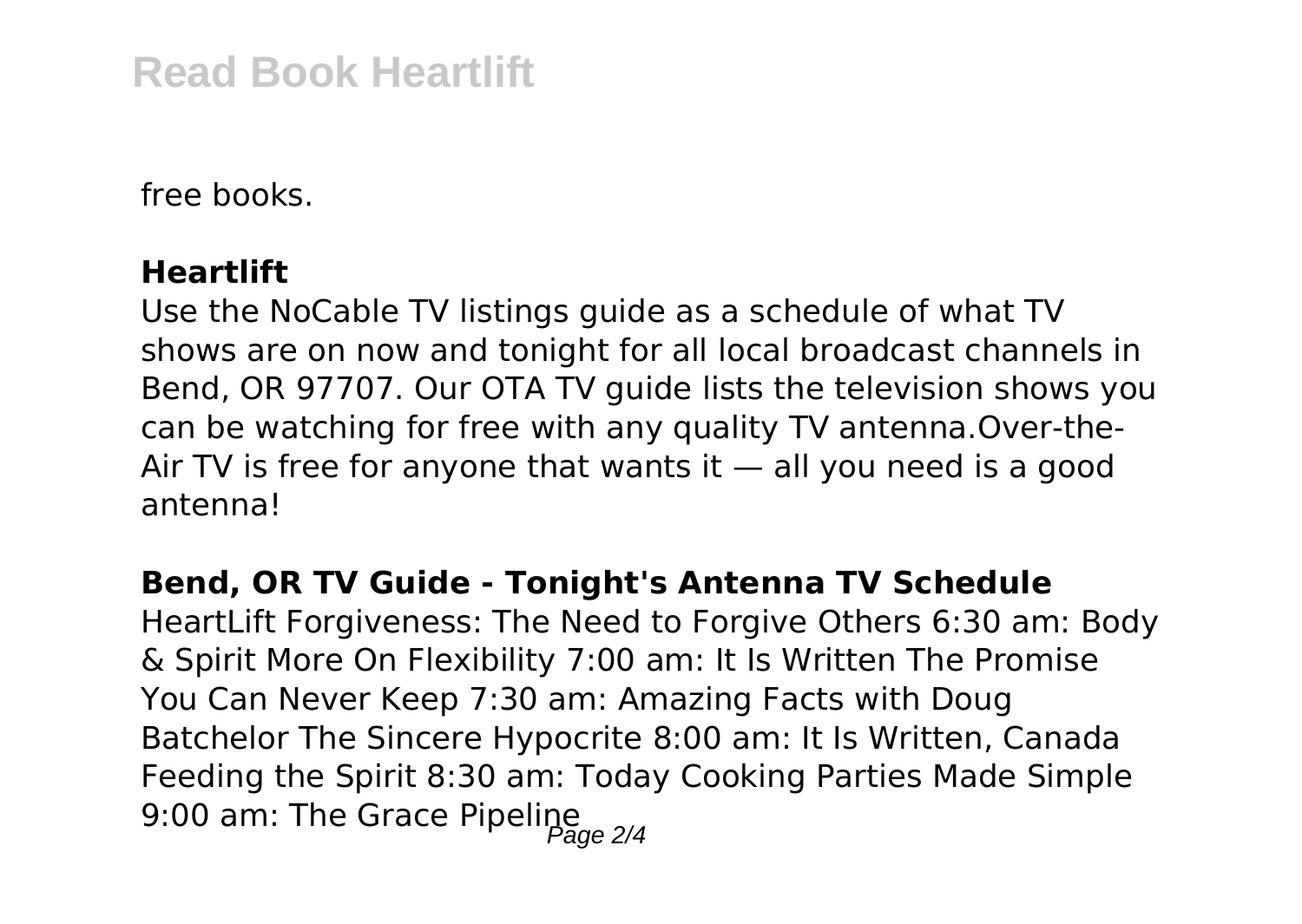**Jacksonville, FL TV Guide - Tonight's Antenna TV Schedule** heartlift: 971 518 421: hei verden: 994 757 159: helhet gjennom kristus: 914 236 797: hellige anna menighet - den russiske ortodokse kirke: 977 365 325: hellige olga menigheten - den russisk ortodokse kirke: 952 555 103: himalpartner: 986 464 824: hindu sanatan mandir: 912 349 063: his love to the nations: 971 492 732: hiv norge : 971 144 777 ...

**Liste over godkjente organisasjoner for gavefradrag ...** 00:00-01:20 Last Night. AMCOP Exclusive Movie. After a wild night, Nonso wakes up to find his girlfriend Ronke, dead in the bathroom. He raises the alarm with his friends, John and Wole, along with their girlfirends, but everyone denies knowing what

happened and all have alibis for when Ronke died.

**StarTimes** Page 3/4